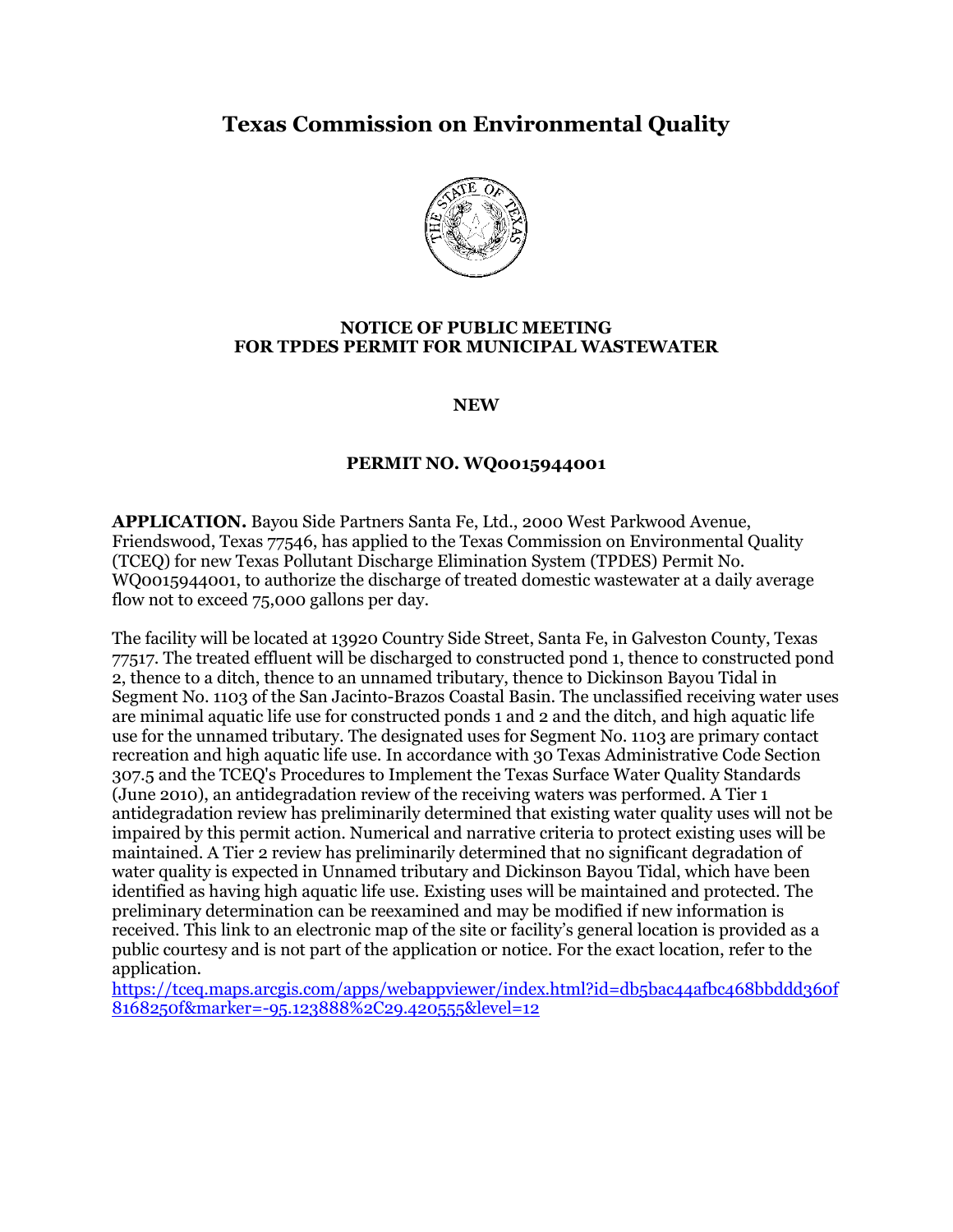The TCEQ Executive Director has completed the technical review of the application and prepared a draft permit. The draft permit, if approved, would establish the conditions under which the facility must operate. The Executive Director has made a preliminary decision that this permit, if issued, meets all statutory and regulatory requirements.

**PUBLIC COMMENT / PUBLIC MEETING**. A public meeting will be held and will consist of two parts, an Informal Discussion Period and a Formal Comment Period. A public meeting is not a contested case hearing under the Administrative Procedure Act. During the Informal Discussion Period, the public will be encouraged to ask questions of the applicant and TCEQ staff concerning the permit application. The comments and questions submitted orally during the Informal Discussion Period will not be considered before a decision is reached on the permit application and no formal response will be made. Responses will be provided orally during the Informal Discussion Period. During the Formal Comment Period on the permit application, members of the public may state their formal comments orally into the official record. A written response to all timely, relevant and material, or significant comments will be prepared by the Executive Director. All formal comments will be considered before a decision is reached on the permit application. A copy of the written response will be sent to each person who submits a formal comment or who requested to be on the mailing list for this permit application and provides a mailing address. Only relevant and material issues raised during the Formal Comment Period can be considered if a contested case hearing is granted on this permit application.

## **The Public Meeting is to be held:**

### **Monday, April 4, 2022 at 7:00 PM**

Members of the public who would like to ask questions or provide comments during the meeting may access the meeting via webcast by following this link: <https://www.gotomeeting.com/webinar/join-webinar> and entering Webinar ID 129-619-747. It is recommended that you join the webinar and register for the public meeting at least 15 minutes before the meeting begins. You will be given the option to use your computer audio or to use your phone for participating in the webinar.

Those without internet access must call (512) 239-1201 **at least one day prior** to the meeting to register for the meeting and to obtain information for participating telephonically. Members of the public who wish to **only listen** to the meeting may call, toll free, (213) 929-4212 and enter access code 460-335-252.

Additional information will be available on the agency calendar of events at the following link:

[https://www.tceq.texas.gov/agency/decisions/hearings/calendar.html.](https://www.tceq.texas.gov/agency/decisions/hearings/calendar.html)

**INFORMATION.** Citizens are encouraged to submit written comments anytime during the meeting or by mail before the close of the public comment period to the Office of the Chief Clerk, TCEQ, Mail Code MC-105, P.O. Box 13087, Austin, TX 78711-3087 or electronically at [https://www14.tceq.texas.gov/epic/eComment/.](https://www14.tceq.texas.gov/epic/eComment/) If you need more information about the permit application or the permitting process, please call the TCEQ Public Education Program, Toll Free, at 1-800-687-4040. *Si desea información en Español*, *puede llamar 1-800-687-4040.* General information about the TCEQ can be found at our web site at [https://www.tceq.texas.gov.](https://www.tceq.texas.gov/)